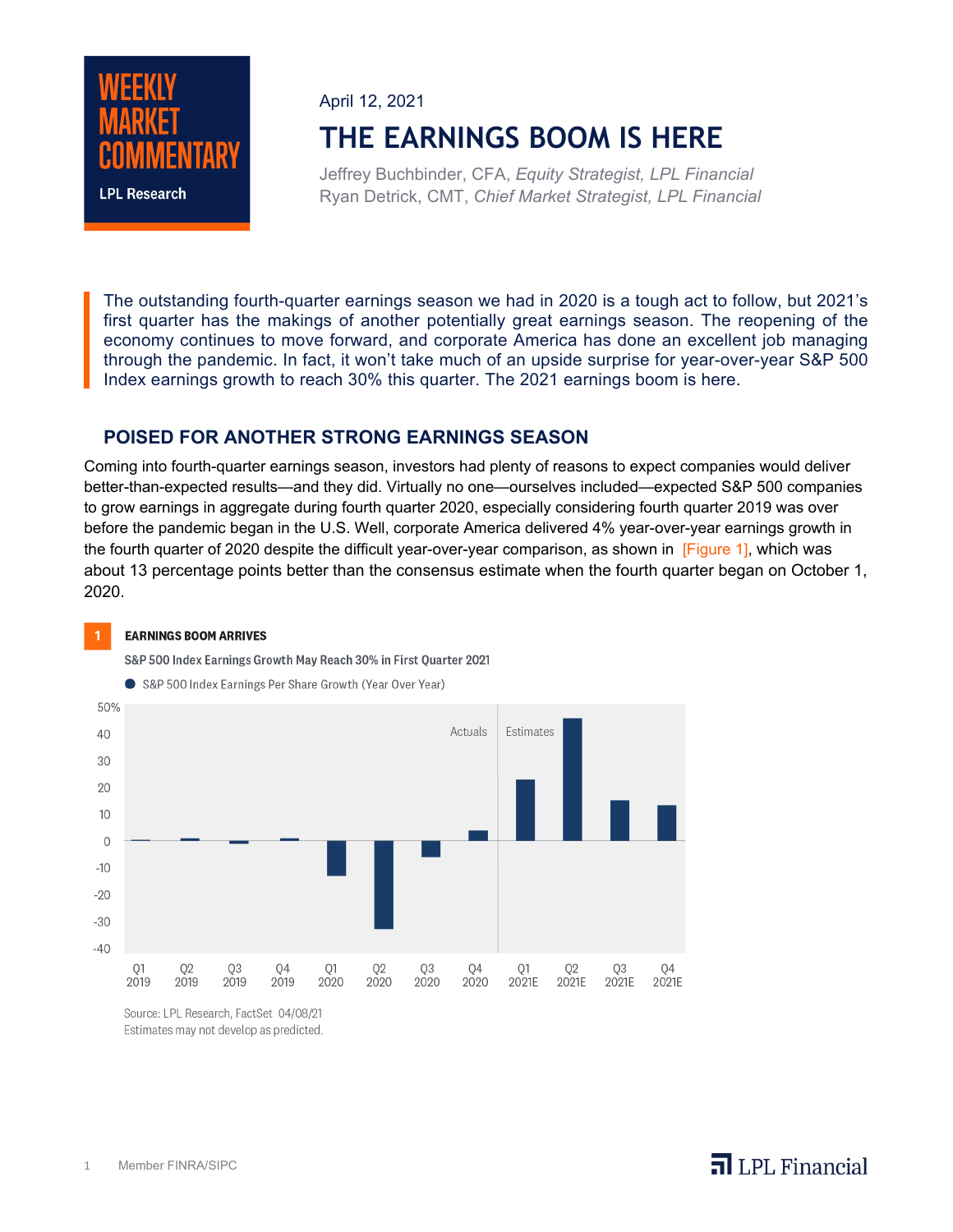## **WEEKLY MARKET COMMENTARY**

The first piece of good news is that we now have much easier comparisons over the next couple of quarters, setting up a possible 30% year-over-year increase in S&P 500 earnings for the first quarter of 2021. FactSet consensus is currently calling for a 24% increase, and six percentage points of upside appears very realistic given double-digit upside surprises the past three quarters.

The second piece of good news is that most of the factors that contributed to such a big upside surprise last quarter remain in place today, including the following:

**Stronger economic growth**. Bloomberg's consensus expectation for first-quarter U.S. economic growth, measured by gross domestic product (GDP), increased from 2.5% to 4.7% during the first quarter. The raised forecast, which would represent a modest improvement from the 4.3% GDP growth rate in the fourth quarter, may still be too low given the accelerating vaccine rollout and the latest \$1.9 trillion fiscal stimulus package.

**Rising estimates**. The consensus estimate for first-quarter earnings growth has risen by 6% since January 1, 2021, the most recorded by FactSet since it began tracking earnings data in 2002 and slightly ahead of the 5.4% increase in S&P 500 earnings in the first quarter of 2018, when corporate taxes were cut. Higher estimates tend to signal companies will be able to deliver upside, potentially more than the typical several percentage points. Over the past 20 years, estimates have been reduced by an average of about 3% quarterly. The past 17 quarters are shown in Figure 2.



**Positive guidance**. An unusually high 64% of S&P 500 companies guided numbers higher during the first quarter. Last quarter's tally was similar at 66%. This level of optimism is rare, given the five-year average of positive guidance is 33%. The 61 companies that have already raised guidance for the first quarter is the highest total since FactSet began tracking this data in 2006.

# $\overline{\mathbf{a}}$  LPL Financial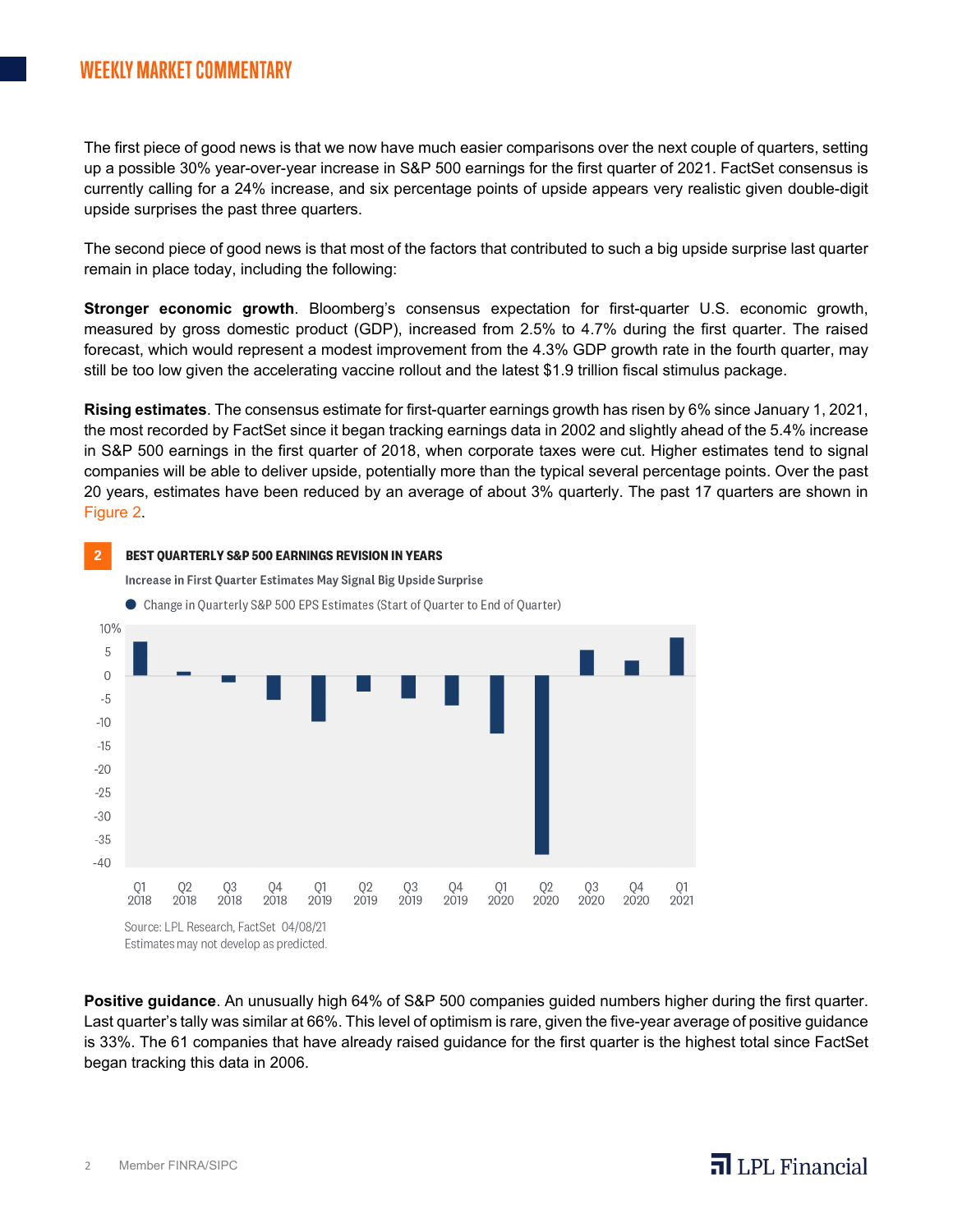**Manufacturing is booming**. Last quarter we highlighted the Institute for Supply Management (ISM) manufacturing index level of 60.7 in December 2020 as a reason for earnings optimism because of the connection between manufacturers' spending plans and corporate profits. The reading for March 2021 reached 64.7, the highest level in over 35 years.

#### **HOW MUCH UPSIDE COULD WE SEE?**

We think we're set up for very strong earnings growth and a lot of upside surprises this earnings season. However, the magnitude of last quarter's beat, the big increase in the consensus estimate for this year, and the latest rally in the U.S. dollar all suggest that double-digit upside may be too much to ask for this quarter.

But after seeing corporate America navigate the pandemic so effectively the past three quarters, maybe that much upside isn't completely out of the question. An improving rate environment for financials and better commodity price environment for the resource sectors are a couple of potential catalysts to watch for upside.

### **AS ALWAYS, GUIDANCE IS KEY**

We raised our S&P 500 earnings per share (EPS) estimate for 2021 last week from \$170 to a range of \$175— \$177.50 because of our improved economic outlook and additional fiscal stimulus. FactSet consensus stands at \$176.60 currently, or about 26% above 2020 levels. The main question we will be trying to answer this earnings season as we hear from companies is whether consensus is still too low.

One reason to think estimates might be too low is that GDP plus inflation has historically correlated to corporate revenue. While our recently raised U.S. GDP growth forecast is now 6.25%—6.75%, we acknowledge that if the re-opening progresses as we hope it will as more people are vaccinated, the U.S. economy could grow faster than that and drive stronger revenue growth. FactSet's consensus for S&P 500 revenue growth in 2021 is 10%.

Another reason to think estimates may be too low is that it is early in the economic expansion. When the economy is still emerging from recession, analysts tend to be too conservative. The uncertainty during those periods also causes corporate management teams to provide cautious outlooks that are often exceeded. This dynamic was at work during the past three quarters and may still be in play.

#### **SOME EARNINGS HEADWINDS TO CONSIDER**

The earnings outlook is really good right now, but there are some reasons to think that perhaps estimates have caught up to reality and that the positive revisions may soon run out of steam. First, the battle against COVID-19 isn't over, which carries risk. Second, as the labor market tightens over the course of the year, we may see more upward pressure on wages, which could be a headwind for further profit margin improvement. Third, though not our expectation, recent strength in the U.S. dollar could continue, which would trim international earnings for U.S. based multinationals.

Finally, any corporate tax rate increases will likely take a chunk out of earnings, though not until 2022. We could see a high single-digit percentage earnings hit for the S&P 500 next year if corporate taxes are increased, making our 2022 S&P 500 EPS forecast of \$195 tougher to reach. With valuations elevated, it's going to be important to the stock market for these earnings to come through.

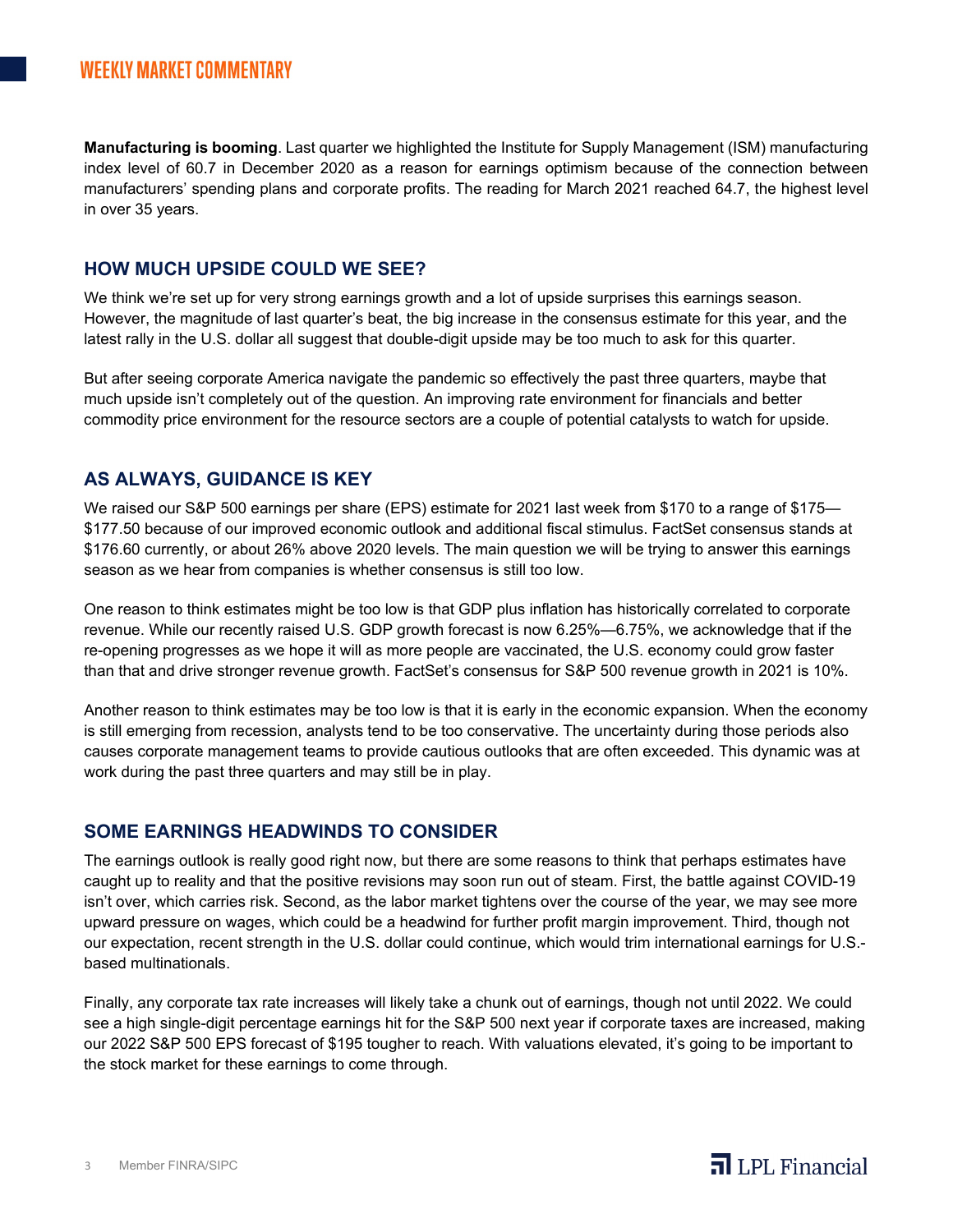## **REITERATING POSITIVE STOCK MARKET OUTLOOK**

Our confidence in the U.S. economic recovery continues to grow, bolstered by vaccine distribution, and fiscal and monetary stimulus. We anticipate a strong earnings rebound will enable stocks to grow into their elevated valuations, even if interest rates move a bit higher from here. That said, we acknowledge that after a 10% rally in the S&P 500 Index this year with limited volatility, and an 84% move off the March 23, 2020, low in a little over a year, a pullback would be totally normal. A lot of good news may already be priced in. COVID-19 variants remain a risk. Interest rates could move sharply higher and put pressure on stock valuations. U.S.-China tensions may escalate.

We continue to recommend an overweight to equities and underweight to fixed income relative to investors' targets despite the strong year-to-date rally, as appropriate. For now, we are maintaining our year-end 2021 S&P 500 Index fair value target range of 4,050–4,100, based on a price-to-earnings (PE) multiple near 21 and our 2022 earnings forecast of \$195 per share. Depending on the paths of economic growth, fiscal and monetary policy, corporate profits, and interest rates, we may consider a higher target. We recommend tactical investors maintain equity allocations despite recent strength, as even modest equity returns over the balance of the year bring attractive relative-return potential compared with high-quality bonds and cash.